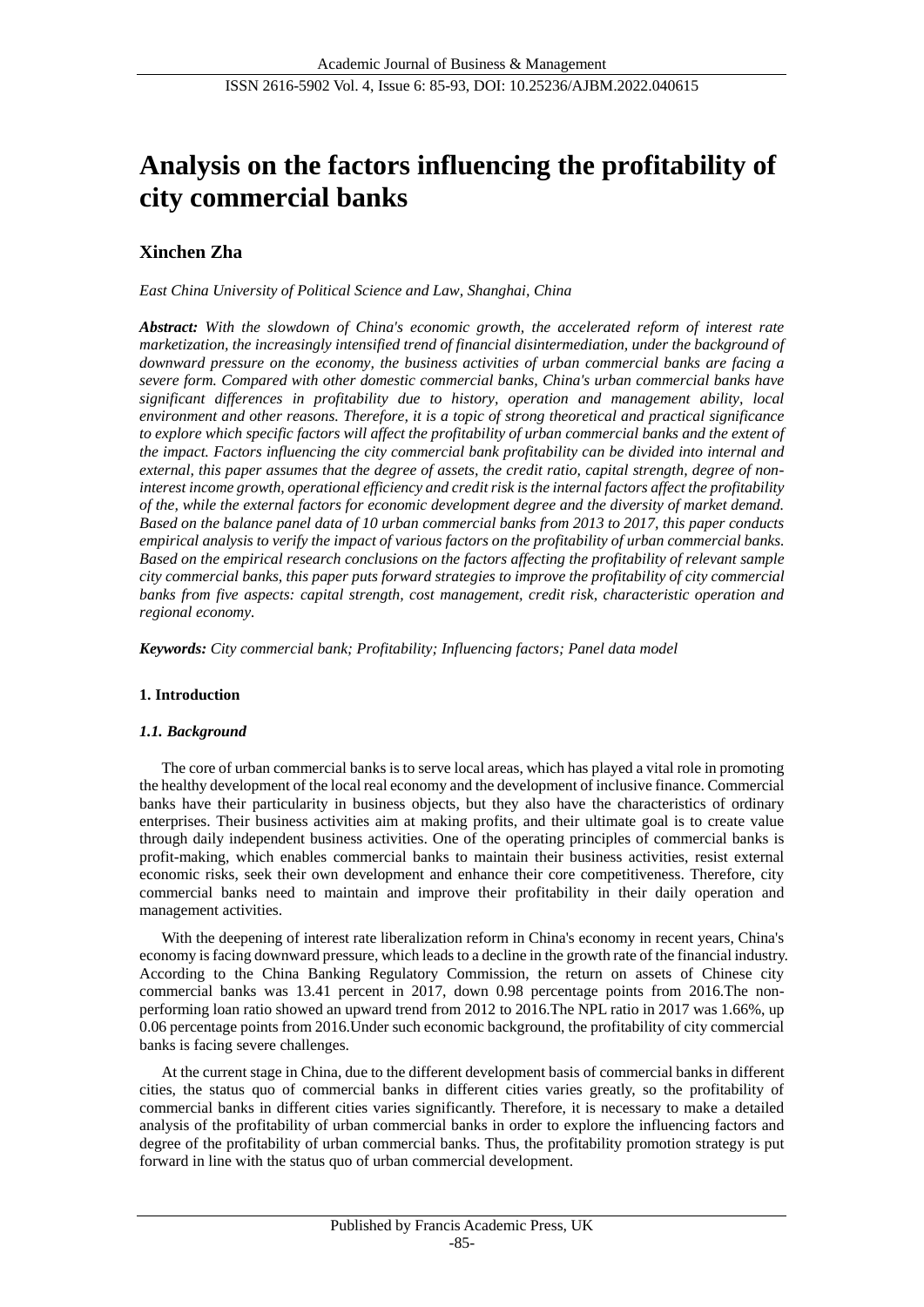#### *1.2. Research Significance*

With the development of Chinese city commercial banks, their role in China's financial system is becoming more and more important. However, in recent years, due to the exposure of regional and industrial credit risks of urban commercial banks and the influence of their own risk control and management capabilities, more and more small and medium-sized urban commercial banks with local characteristics have experienced a decline in the growth rate of net profits, and a very few of them are falling into development difficulties.

Theoretical significance. Through the empirical analysis and research on the factors affecting the profitability of urban commercial banks, the conclusion is a supplement to the existing research results, but also provides a theoretical basis for how to improve the profitability of urban commercial banks in the future.

Practical significance. This paper analyzes the profitability of the city commercial banks from the internal factors of the bank and the external factors brought by the macroeconomic form to analyze the impact of each factor on the profitability of the city commercial banks, and in view of how to improve the profitability of the city commercial banks put forward suggestions at various levels.

#### *1.3. Foreign research trends*

Internal Influencing Factors of Urban Commercial Banks: Berger and Bouwman (2013)<sup>[1]</sup>The results of the study on Bank of America show that increasing capital is beneficial to improving the profitability of small-scale banks in both crisis and non-crisis periods, while increasing capital is beneficial to improving the profitability of medium-sized or large banks in bank crisis periods. Nicholas Apergis (2014)  $[2]$  The data of 1725 American financial institutions from 2000 to 2013 are selected for research. The research results show that non-interest business has a positive impact on the profitability of banks, but at the same time, it will increase the risk of bankruptcy of banks.

External Influencing Factors of Urban Commercial Banks: Giovanni Ferri (2009) [3] Select 20 city commercial bank in China is studied, and according to the city commercial Banks according to the western area, central and eastern are classified and the results show that in eastern, central and western city commercial bank profitability gradually strengthen, suggesting that the improvement of local economic growth rate of city commercial Banks profit ability get promoted. Wilko Bolt et al. (2012)<sup>[4]</sup> This paper mainly studies how bank profitability changes with the economic cycle, and the results show that bank profitability is significantly affected by the economic recession, and during the economic recession, the loss caused by the increase of the non-performing loan ratio is an important reason for the decline of bank profitability.

## *1.4. Domestic research trends*

Internal Influencing Factors of Urban Commercial Banks: Jiang Yue (2013) [5] Using the systematic generalized moment estimation method to select the data of 32 Chinese commercial banks from 2003 to 2011 for empirical research, it is concluded that the impact of bank profitability on asset size is u-shaped. Cao Zhipeng, Song Juanjuan (2014) [6] By using principal component analysis method to select the data of 16 listed commercial banks in China in 2011, the research shows that the profitability of commercial banks becomes stronger with the increase of asset-liability ratio. Li Minghui et al. (2014)<sup>[7]</sup>The dynamic panel data model is adopted to select the data samples of 144 Commercial banks in China from 1998 to 2012 as the research object. The research results show that non-interest business has no significant impact on the improvement of bank profitability. Ma Jin (2013) <sup>[8]</sup> By selecting the panel data of 14 listed banks from 2004 to 2011, it is concluded that the improvement of profitability of small and medium-sized listed commercial banks lies in the concentration of the largest shareholder. Jiang Jian, Zhao Yang (2012) <sup>[9]</sup> Data samples of 36 commercial banks from 2004 to 2009 were selected for empirical study. The results show that bank profitability can be significantly improved with the increase of capital adequacy ratio.Fu Yong et al. (2011) <sup>[10]</sup> The data samples of 13 small and medium-sized commercial banks in 2005 were selected by factor analysis method. The results show that the expansion of asset scale can significantly improve the performance and profitability of banks. Huang Jinqiu et al. (2006) [11] The empirical analysis on the profitability of 14 Chinese commercial banks in 1998 draws the opposite conclusion, that is, the expansion of bank's asset scale is not conducive to the improvement of profitability.

External Influencing Factors of Urban Commercial Banks: Zhao Xijun, Chen Lijie (2012) and Chen Hongbin  $(2016)^{[12]}$ It is concluded that the regional economic growth rate will significantly affect the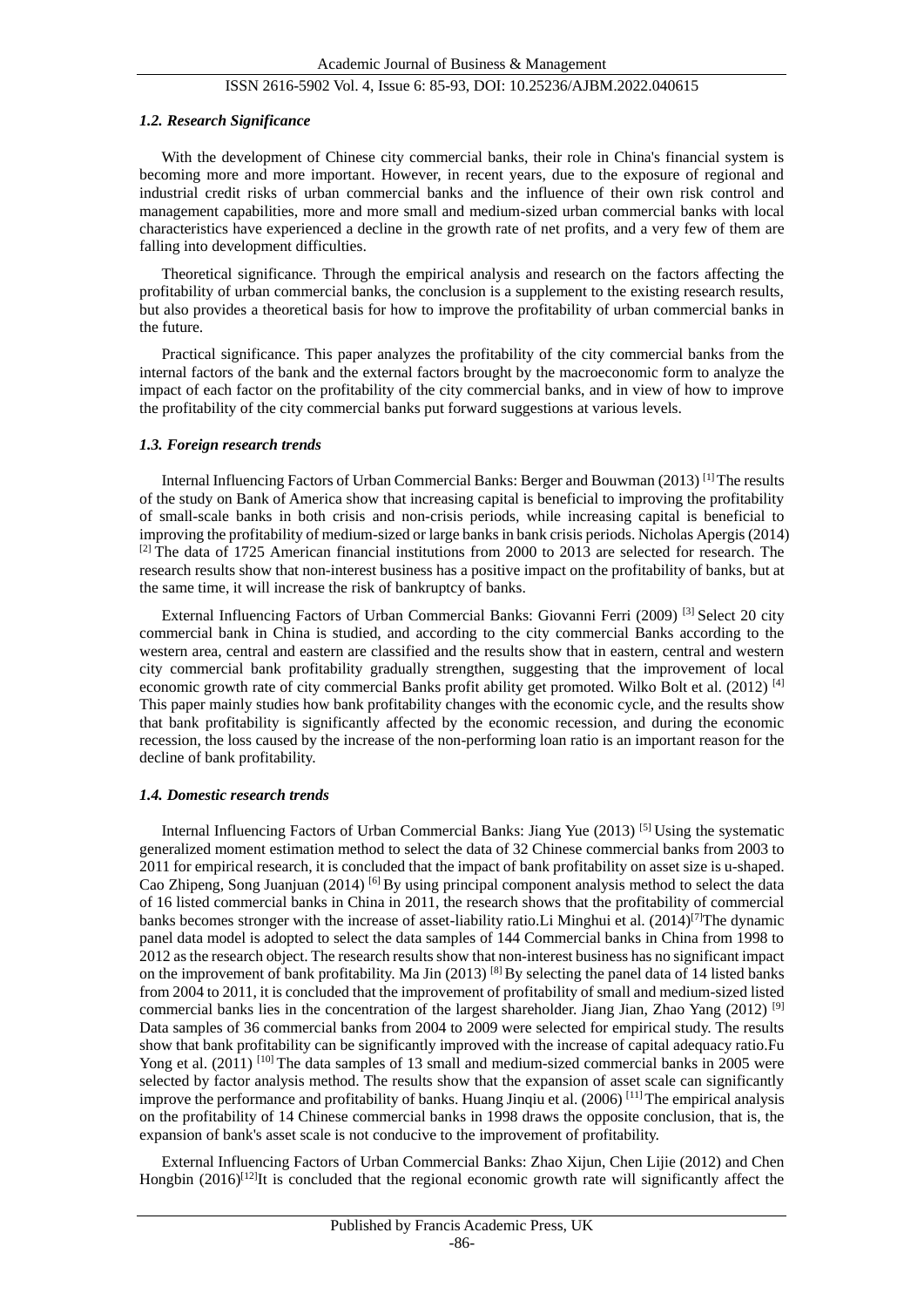operational performance of urban commercial banks. Xing Tiancai et al. (2013) and Zhang Kun  $(2013)^{[13]}$ However, the opposite conclusion is drawn that GDP growth rate will not significantly affect its profitability. Xiao-yan zhang  $(2008)^{[14]}$ . According to the research, the macroeconomic situation has no significant impact on the sample profitability of commercial banks in selected cities.Zhu Hongquan et al. (2014) and Li Yuan  $(2014)^{[15]}$ The research shows that the macro economy has a significant impact on bank profitability. Liu Hong, Min Dan (2010) and Hu Yu (2015)<sup>[16]</sup>Research shows that bank concentration has a negative impact on bank profitability. He Guosheng, Liu Peng (2016)<sup>[17]</sup>Research shows that under the background of stable macroeconomic operation, listing can improve its profitability.

#### *1.5. Research Review*

There are abundant research results on the factors affecting the profitability of commercial banks at home and abroad. Foreign scholars pay more attention to the selection of data for empirical analysis, and its unique research perspective and ideas are worth our reference and learning. In recent years, many achievements have been made in the analysis and research of factors affecting the profitability of commercial banks, but most of the domestic research objects are non-urban commercial banks. Domestic scholars hold different views on the factors influencing the profitability of urban commercial banks. Urban commercial banks differ significantly from large state-owned banks and joint-stock banks in terms of operation and scale. Therefore, it is necessary to study the factors affecting the profitability of urban commercial banks. Explore the influencing factors and degree of the profitability of urban commercial banks, and provide reference for them to improve their own profitability.

#### **2. Development status and profit status of urban commercial banks**

#### *2.1. Development status of urban commercial banks*

City commercial bank is the predecessor of the city credit union established in the 1980s.In the mid-1990s, the central government established city commercial banks on the basis of city credit cooperatives. By the end of June 2017, there were 133 urban commercial banks in China, with 21,000 branches, covering 75% of the country and employing 410,000 people. The rapid development of city commercial banks also promotes the formation of China's diversified financial system. City commercial banks have become an integral part of China's economy.

|      | Total assets                       |                       |                                                                                   | <b>Total liabilities</b>                          |                        |                                                                                   |
|------|------------------------------------|-----------------------|-----------------------------------------------------------------------------------|---------------------------------------------------|------------------------|-----------------------------------------------------------------------------------|
| year | Total Assets (100<br>million Yuan) | Growth<br>rate $(\%)$ | Proportion of<br><b>Financial Institutions</b><br>in the Banking<br>Sector $(\%)$ | <b>Total Liabilities</b><br>(100 million<br>YUAN) | Growth<br>rate $(\% )$ | Proportion of<br><b>Financial Institutions</b><br>in the Banking Sector<br>$(\%)$ |
| 2012 | 12.34                              | 23.66                 | 9.24                                                                              | 11.53                                             | 23.81                  | 9.24                                                                              |
| 2013 | 15.17                              | 22.93                 | 10.03                                                                             | 14.18                                             | 22.89                  | 10.04                                                                             |
| 2014 | 18.08                              | 19.15                 | 11.38                                                                             | 21.13                                             | 25.51                  | 11.48                                                                             |
| 2015 | 21.36                              | 18.16                 | 11.95                                                                             | 26.18                                             | 23.94                  | 12.01                                                                             |
| 2016 | 26.08                              | 22.12                 | 12.15                                                                             | 31.96                                             | 22.11                  | 14.68                                                                             |
| 2017 | 32.15                              | 23.26                 | 14.26                                                                             | 39.37                                             | 23.20                  | 15.11                                                                             |

*Table 1: Change trend of total assets and liabilities of urban commercial banks from 2012 to 2017*

\* Data source: official website of China Banking Regulatory Commission (http://www.cbrc.gov.cn)

From 2012 to 2017, the growth rate of total assets and liabilities of urban commercial banks slowed down along with the slowdown of China's economic growth (see Table 1).By the end of 2017, the total assets of city commercial banks reached 3.215 billion yuan, up 23.26 percent from 2016.The total assets accounted for 14.26% of the total assets of banking financial institutions, up 2.11 percentage points compared with 2016.By the end of 2017, total liabilities of city commercial banks totaled 3.937 billion yuan, up 23.20 percent from 2016.Total liabilities accounted for 15.11% of banking financial institutions, 0.43 percentage points higher than that in 2016.Urban commercial banks have become an important part of China's financial system.

## *2.2. Profit level of urban commercial banks*

Between 2012 and 2017, the total after-tax profits of city commercial banks continued to rise (see Table 2), while profits grew, but continued to decline due to the slowdown in macroeconomic growth. By the end of 2017, city commercial banks made after-tax profits of 258.2 billion yuan. The growth rate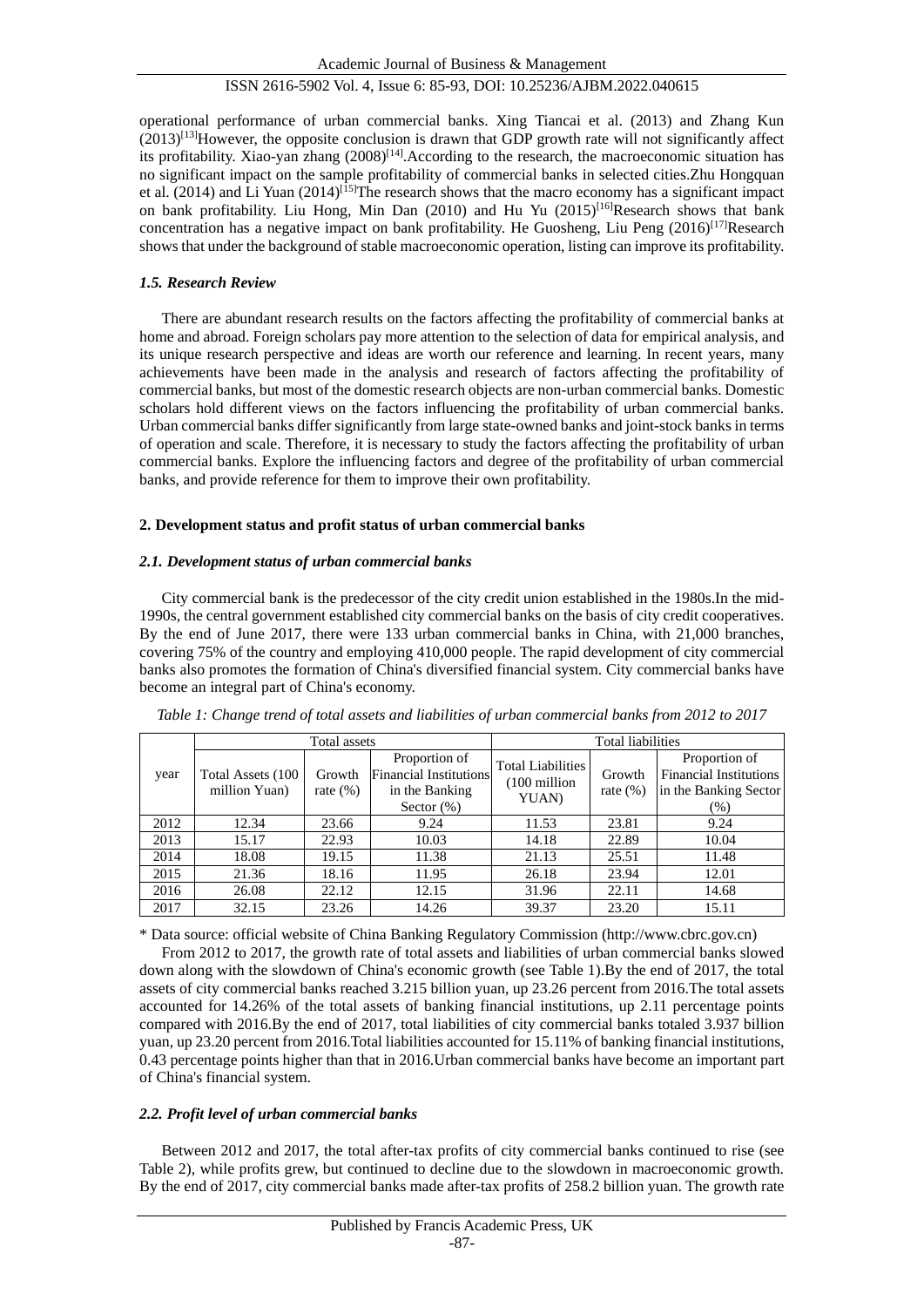was 13.26%, or 30.2 billion yuan or 1.15 percentage points higher than that of 2016.

| year | Profit after tax of City Commercial Bank (%) Growth rate (%) |       |
|------|--------------------------------------------------------------|-------|
| 2012 | 1367                                                         | 20.04 |
| 2013 | 1641                                                         | 20.00 |
| 2014 | 1859                                                         | 13.28 |
| 2015 | 1993                                                         | 15.59 |
| 2016 | 2280                                                         | 14.41 |
| 2017 | 2582                                                         | 13.26 |

*Table 2: Total profit trend of urban commercial banks from 2011 to 2015*

\* Data source: 2012-2017 Compiled by The Banker

#### *2.3. Profitability of urban commercial banks*

Compared with other types of commercial banks in China, city commercial banks have certain particularity. On the whole, the profitability of Urban commercial banks in China is not good. The profitability of urban commercial banks is obviously lower than the overall level of commercial banks (see Table 3 and Table 4). From 2012 to 2017, its profit margin on assets and profit margin on capital generally showed a continuous downward trend. By the end of 2017, urban commercial banks' profit margin on assets was 1.04%, 0.02 percentage points higher than 2016 and 0.08 percentage points lower than the average level of commercial banks. Profit margin on capital 13.99%, 0.22 percentage points lower than 2016, 0.36 percentage points lower than the average level of commercial banks. Therefore, the profitability of city commercial banks needs to be improved.

*Table 3: Change trend of profit margin on assets of urban commercial banks from 2012 to 2017*

|      | City Commercial Bank    |                     | <b>Commercial Banks</b> |                     |  |
|------|-------------------------|---------------------|-------------------------|---------------------|--|
| year | Profit margin on Assets | Range of change     | Profit margin on Assets | Range of change     |  |
|      | (%)                     | (percentage points) | (96)                    | (percentage points) |  |
| 2012 | 1.21                    |                     | 1.28                    |                     |  |
| 2013 | 1.12                    | 0.09                | 1.27                    | 0.01                |  |
| 2014 | 1.16                    | 0.04                | 1.23                    | 0.04                |  |
| 2015 | 0.98                    | 0.18                | 1.10                    | 0.13                |  |
| 2016 | 1.02                    | 0.04                | 1.08                    | 0.02                |  |
| 217  | 1.04                    | 0.02                | 1.12                    | 0.04                |  |

\* Data source: official website of China Banking Regulatory Commission (http://www.cbrc.gov.cn)

*Table 4: Change trend of capital profit margin of urban commercial banks from 2012 to 2017*

|      |                          | City Commercial Bank | <b>Commercial Banks</b>  |                     |  |
|------|--------------------------|----------------------|--------------------------|---------------------|--|
| year | Profit margin on capital | Range of change      | Profit margin on capital | Range of change     |  |
|      | $(\%)$                   | (percentage points)  | (96)                     | (percentage points) |  |
| 2012 | 18.59                    | 0.27                 | 19.85                    | 0.55                |  |
| 2013 | 18.19                    | 0.40                 | 19.17                    | 0.68                |  |
| 2014 | 16.57                    | 1.62                 | 17.59                    | 1.58                |  |
| 2015 | 14.30                    | 2.27                 | 14.98                    | 2.61                |  |
| 2016 | 14.21                    | 0.09                 | 14.56                    | 0.42                |  |
| 2017 | 13.99                    | 0.22                 | 14.35                    | 0.21                |  |

\* Data source: official website of China Banking Regulatory Commission (http://www.cbrc.gov.cn)

City commercial bank is a local joint-stock commercial bank formed on the basis of city credit cooperative and absorbing local finance and enterprise equity. In recent years, the city commercial bank industry as a whole develops rapidly. At present, urban commercial banks in China have total assets of 3.215 billion yuan and total liabilities of 3.937 billion yuan. City commercial banks are gaining market share. From 2012 to 2017, after-tax profits of urban commercial banks continued to increase, but profit growth continued to decline. From the perspective of profitability indicators, the profitability of urban commercial banks from 2012 to 2017 shows that the overall profitability of commercial banks is significantly higher than that of urban commercial banks, and the profitability of urban commercial banks still needs to be improved.

#### **3. Strategies and suggestions for improving the profitability of urban commercial banks**

The main internal factors affecting the profitability of urban commercial banks are cost-income ratio,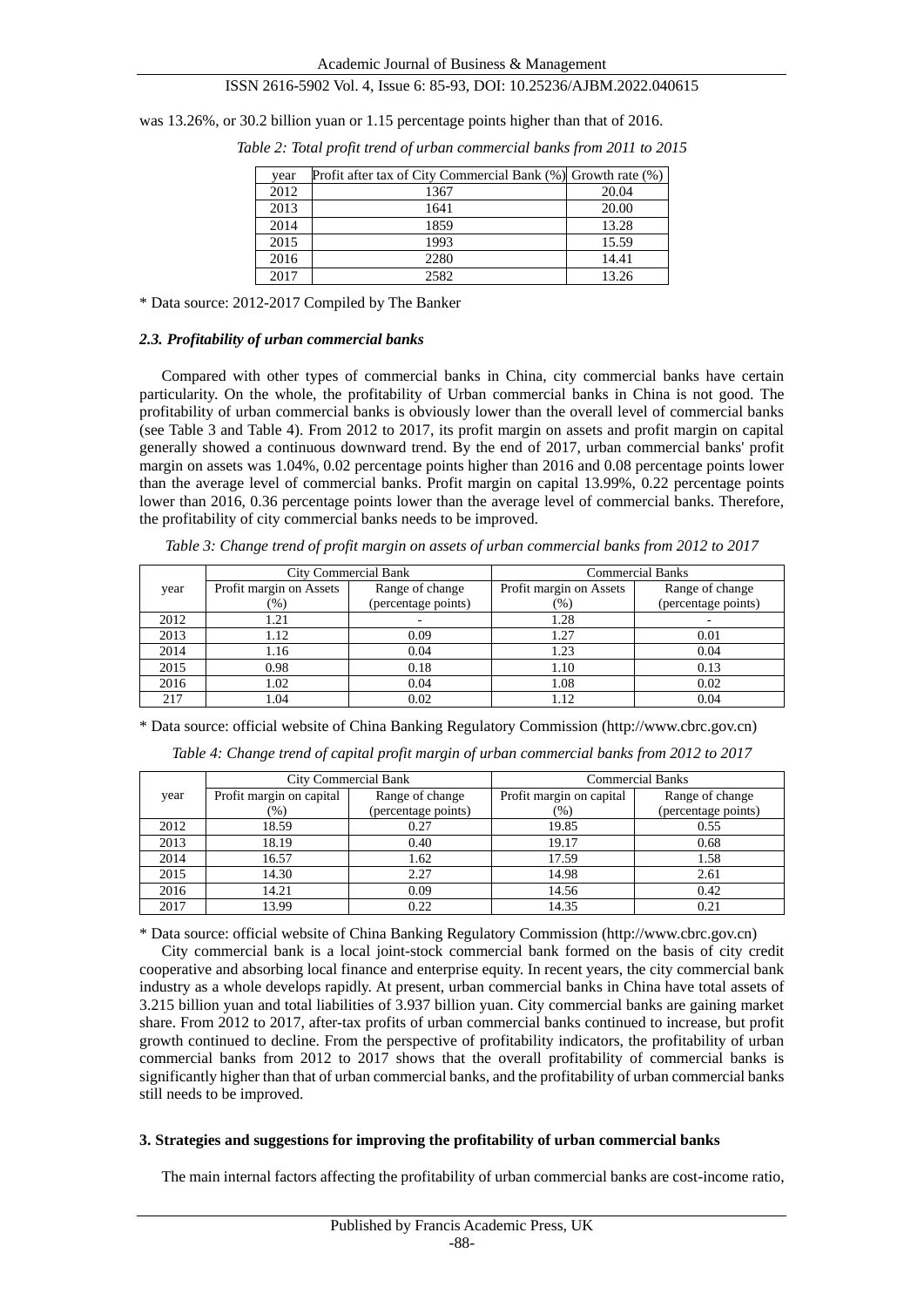non-performing loan ratio and capital strength. The external macro factor affecting the profitability of urban commercial banks is the economic growth rate. Its daily business activities can improve its capital strength, reduce the cost-income ratio, reduce the non-performing loan ratio, and improve its profitability according to the actual macroeconomic development by constantly increasing its deposit market share.

#### *3.1. Capital strength*

In the process of enhancing their own capital strength, establish a comprehensive and detailed capital management framework. At the same time of increasing endogenous capital, we should also strengthen the ability of supplementing external capital and establish an effective capital supplementing mechanism suitable for our own development. At the same time, city commercial banks strengthen their ability to withstand external risks by supplementing capital.

#### *3.1.1. Pay attention to capital accumulation and management*

City commercial banks can use profit transfer to increase retained earnings, or appropriately reduce the dividend ratio to increase retained earnings. By using these two methods to increase retained earnings, urban commercial banks can establish endogenous capital replenishment mechanism. For the development of urban commercial banks, the most effective capital replenishment mechanism is sustainable internal capital replenishment. The daily operation of urban commercial banks should not only pay attention to the accumulation of endogenous capital, but also strengthen capital management and advocate the development path of green finance. At present, the development of asset business of urban commercial banks is still mainly based on traditional credit business, which is not sustainable. Urban commercial banks can gradually change the development mode of asset business to capital light business, such as intermediate business transformation of indirect business such as retail business or other banking business with low capital occupation. In the process of transformation, city commercial banks should rationally allocate all kinds of risk assets in their limited economic capital, strengthen the corresponding risk restraint mechanism and improve the efficiency of capital operation.

#### *3.1.2. Increase capital strength*

At present, only a few city commercial banks can supplement their capital by listing. Most city commercial banks are not qualified for listing financing. Listing financing not only has certain requirements on the operation capacity and governance scale of urban commercial banks, but also can select the appropriate listing place and time for the external market. Therefore, city commercial banks are faced with the problem of high threshold of listing and issuing. Therefore, it is difficult for most small and medium-sized city commercial banks to replenish capital through listing financing. Second, in the long run, the majority of city firms through the way of capital increase and share expansion to supplement capital is unfavorable. Because increase capital expansion will dilute shareholders' rights and interests. Third, merger. City commercial banks can merge with small financial institutions. Through mergers and acquisitions, we can expand scale and become more competitive in an increasingly fierce market. In short, all kinds of external channel financing methods have certain advantages and disadvantages. The city commercial bank should strengthen the feasibility study of various capital supplement channels and construct the capital supplement channels with its own development characteristics.

#### *3.2. Cost management*

Only by strengthening cost-benefit management and reducing administrative expenses can the costbenefit ratio be reduced and its profitability be improved. City commercial banks should adhere to the finer and finer management concept, make full use of the existing resources and tools, strengthen costeffectiveness management and achieve cost reduction. Thus achieving action and efficiency.

## *3.2.1. Optimize internal system*

In the aspect of the personnel structure of urban commercial banks, the internal governance system and related systems should be constantly improved and optimized. Can draw lessons from domestic and foreign large Banks advanced management experience to strengthen themselves, improve their corporate governance structure, make the enterprise system perfecting is advanced, and the deficiency existing in the architecture is strengthened, the lack of link to the intensive operation implementation mechanism, reduce the radius of management, improve work efficiency, to realize low cost operation and management.

## *3.2.2. Optimizing business processes*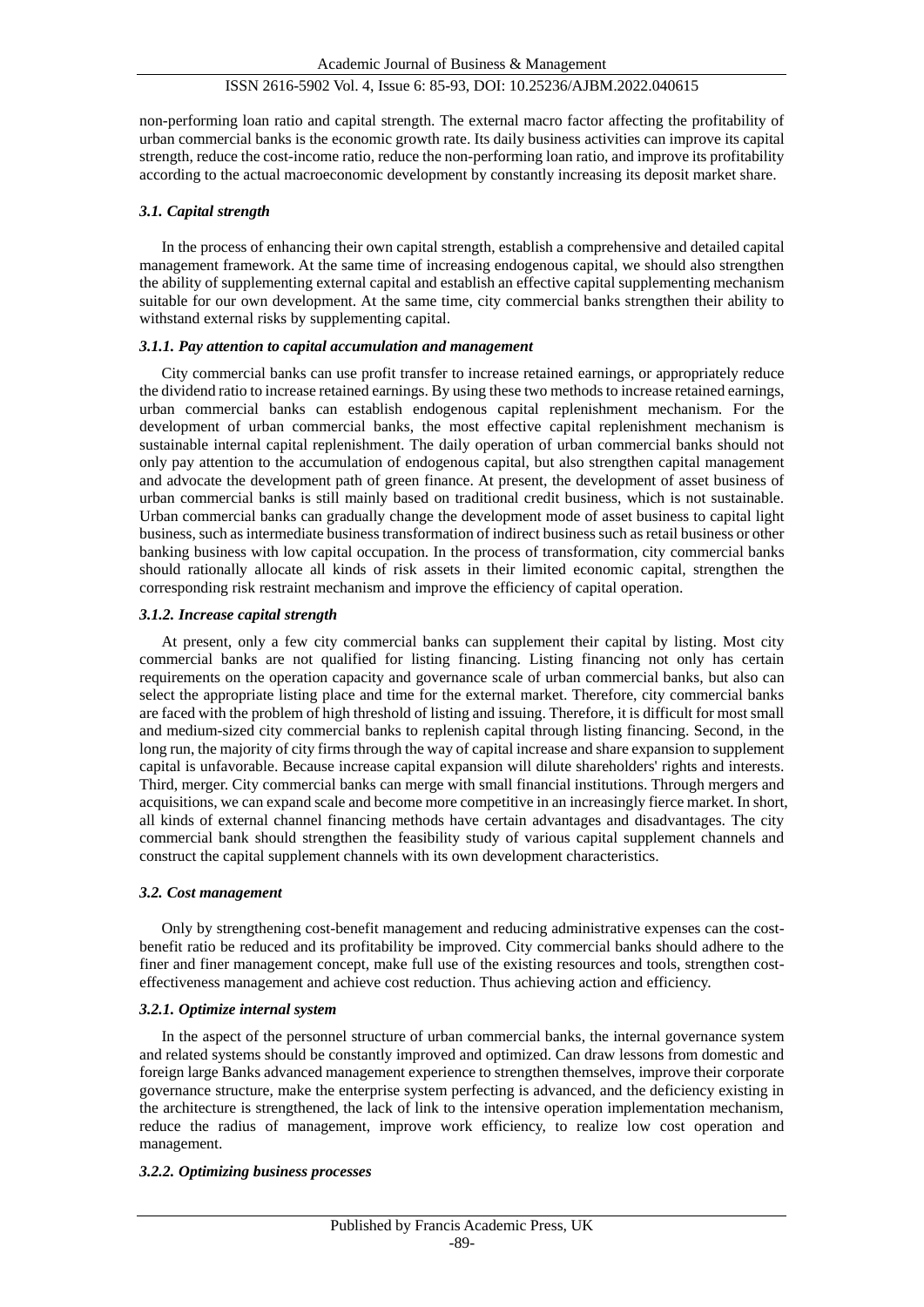In terms of business processes, it takes customer demand and experience as the core and uses Internet thinking to reshape the business processes of urban commercial banks. Online transactions through the Internet can not only reduce the input of urban commercial banks to the cost factor, but also improve the convenience of financial services. For example, in electronic transactions, the use of big data thinking to analyze customer information can not only solve the problem of information asymmetry by focusing on the batch processing of microfinance and microfinance business. It can meet customers' demand for loan financing in the first time; In terms of settlement, we will build a double first-class settlement and payment network system with efficiency and security. In the aspect of marketing, through in-depth mining and analysis of financial data such as customers' frequent trading behavior, targeted marketing is carried out. The Internet information technology is adopted to continuously optimize the business framework and improve the business efficiency of daily business activities through a more intelligent and convenient workflow.

## *3.2.3. Optimize resource allocation*

In terms of resource allocation, asset allocation should be at the strategic level. Through detailed analysis of resource consumption of different business lines (such as retail business, small and micro finance business, and green finance business), the division of labor and cooperation among business personnel should be strengthened. On the premise of effective risk control, differentiated cost-benefit ratio control should be implemented from the level of resource allocation. For example, by integrating the retail business of urban commercial banks, it can meet the needs of customers for financial services while coping with the challenges brought by network finance. City commercial banks can also explore microfinance and microfinance service model of loan-investment linkage. By providing more diversified financial services to customers in daily business activities, it is not only beneficial to the healthy development of smes, but also conducive to realizing their own equity investment returns, thus achieving a win-win situation.

## *3.2.4. We will strengthen talent development and management*

Urban commercial banks should subdivide the positions according to the nature of different positions, clarify relevant qualifications, and establish professional talent teams suitable for their transformation and development. According to different positions, we will constantly improve the competitive selection performance appraisal system and salary incentive mechanism, and establish a scientific and fair appraisal standard system. Further arouse the enthusiasm and initiative of employees, improve employee labor productivity.

## *3.3. Credit risk*

Non-performing loan ratio is the key factor affecting the healthy development of urban commercial banks. Influenced by the slowdown of economic growth and industrial restructuring, the economic growth rate of most cities in China has decreased significantly. Companies in some related industries are struggling. It is the most important risk that city commercial bank will face at present stage. Therefore, urban commercial banks should constantly improve and coordinate corresponding credit policies and implement them in their daily business activities, strengthen credit risk management, establish sound management processes and optimize credit risk management system, so as to effectively identify, control, detect and report credit risks within their daily business scope.

## *3.3.1. Strengthen forward-looking management of credit risks*

Forward-looking management plays an important role in urban commercial banks. By giving full play to the role of credit risk monitoring and early warning mechanism in daily management and operation, Internet technology credit risk monitoring system can be adopted. In the process of credit business, we should constantly follow up the suspicious risk points, pay attention to the early warning signals of credit customers dynamically, and implement the hierarchical management strategy for the early warning signals of risk, so as to enhance the sensitivity to credit risks.

## *3.3.2. Strengthen credit risk management and control*

After the implementation of credit, risk management of credit assets shall be carried out according to classification, and management of corresponding credit assets shall be strengthened according to classification results. At the same time, we should strengthen regular supervision over the production and operation of loan enterprises, dynamically grasp the production and operation and profitability of loan enterprises, and fully reflect the loan quality in a timely and realistic manner. It provides a solid foundation for urban commercial banks to effectively resolve credit risks in the future.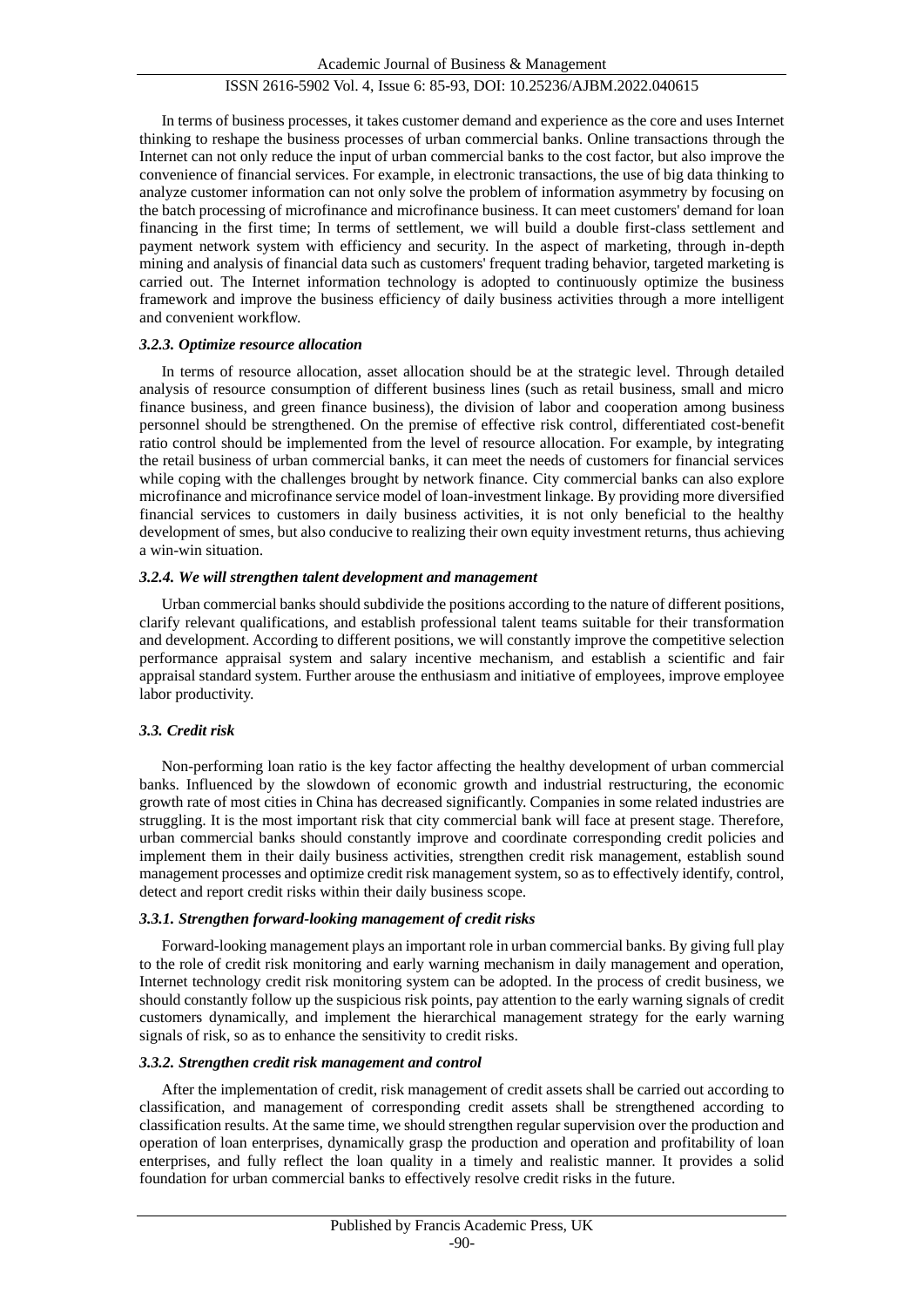#### *3.3.3. We will work harder to defuse credit risks*

In view of different credit environment customers, city commercial banks should use a variety of means to strengthen the resolution of credit risks. For enterprises that may form non-performing loans in the difficult period of operation, reasonable and objective analysis should be made according to the actual situation of production and operation, without blindly borrowing or borrowing, and differentiated policies should be adopted according to the existing problems. In different business conditions, such as the use of compression or loan extension and other ways. For high-quality enterprises with future development prospects and better management to improve operating conditions, various measures can be taken, such as joint issuance of credit, asset replacement or debt-equity swap can be used to help companies operating under bad conditions to tide over difficulties. For part of recoverable non-performing loans, they can cooperate with local financial asset management companies or recover them by themselves. So as to further improve the recovery efficiency of non-performing loans. Non-performing loans can also be dealt with in batches by means of restructuring or securitization of credit assets.

#### *3.4. Characteristic operation*

A key index to measure the competitiveness of urban commercial banks is the deposit market share, which is also a key factor affecting their profitability. Through characteristic operation, further improve profitability, enhance core competitiveness, and achieve characteristic development.

#### *3.4.1. Characteristic management*

Urban commercial banks should adhere to characteristic management, deeply understand and grasp the differences between their own development and other types of banks, and choose the appropriate development path and development mode according to the actual situation of their own development. Targeting business areas where big banks have weak will and small banks lack capacity. Looking for their own advantages of business development direction, with dislocation competition to achieve their own characteristics. Through the study of the market, the existing businesses in the market are deeply excavated and subdivided, and then improve the depth and breadth of financial services, expand the coverage of financial services, in order to achieve long-term healthy development and maintain the goal of characteristic competitive advantages.

## *3.4.2. We will build an Internet ecosystem*

Because urban commercial banks are limited by their business scope, they should strengthen the construction of Internet ecosystem based on big data sharing. Expand the financial service chain, coordinate online and offline service channels, expand the scope of financial services, and improve the efficiency of financial services. For example, the establishment of intelligent customer information management system, through big data in-depth mining of customer demands, to provide accurate services to meet customer needs; In terms of customer financing needs, a new online direct financing model can be adopted to solve the problem of information asymmetry. Through cooperation with third-party online payment, such as strengthening cooperation with third-party platforms such as wechat and Alipay, to improve customer experience as the target of its business activities. Gradually build a multi-channel integrated Internet ecosystem to meet customers' diverse needs and experience of financial services, improve customers' versatility and experience value, so as to further enhance the advantages of urban commercial banks in the competitive market to maintain differentiation.

## *3.4.3. We will strengthen innovation in financial products*

At present, only by improving service efficiency, reducing costs, providing customers with better products, better services and more price advantages can its profitability be improved. With the increasing competition among banks in China, the financial products of both good and bad are emerging in the financial market. In the face of fierce competition, urban commercial banks should adapt to the needs of different types of economy and develop innovative financial products according to their own development status, market competition characteristics and personalized financial products. For example, city commercial banks develop financial products according to the different development trends and characteristics of small and micro enterprises. Innovate supply chain financial products suitable for small and micro enterprises and their upstream and downstream enterprises, and provide more convenient financial services for small and micro enterprises.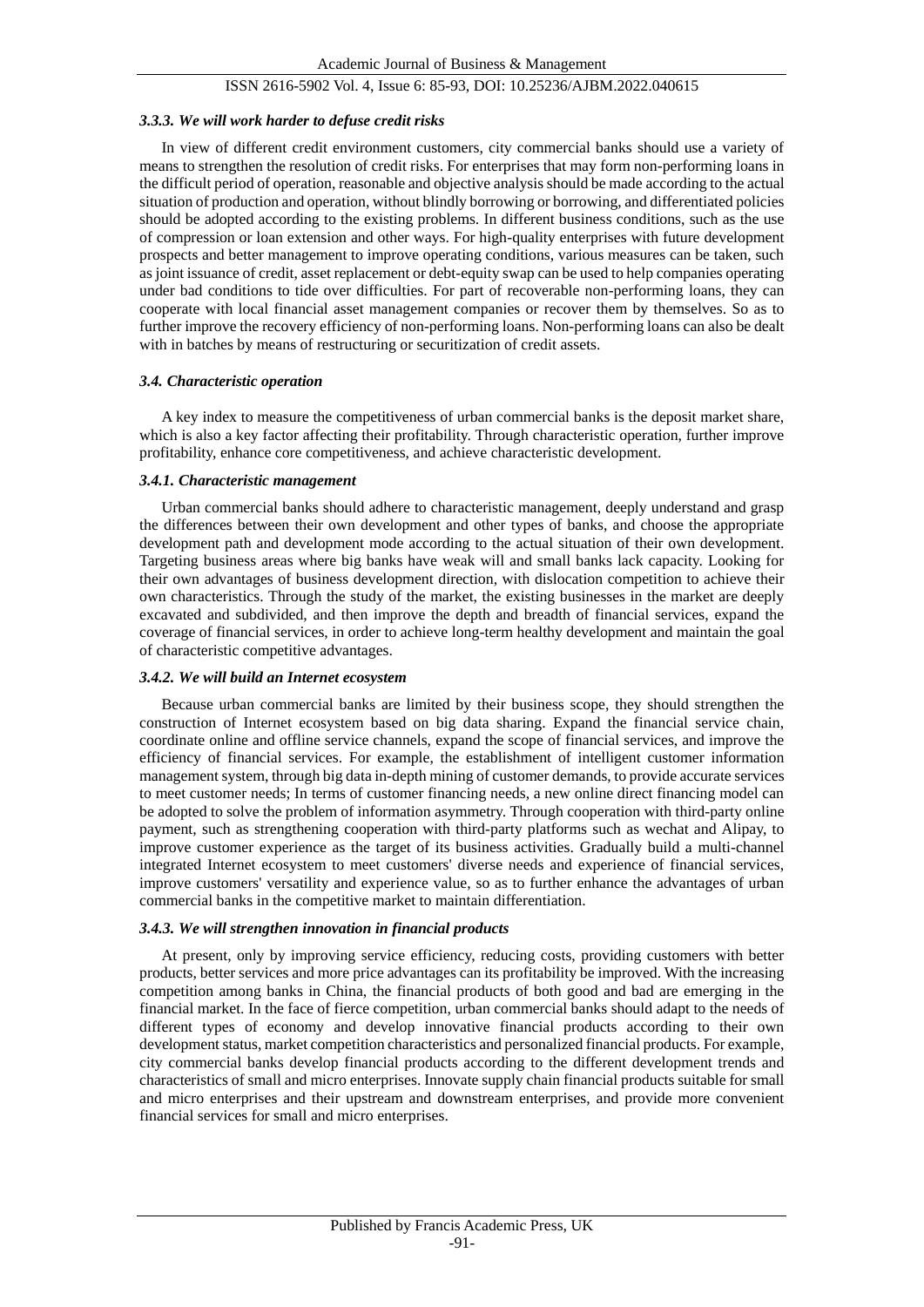#### *3.5. Economic situation*

Economic growth rate directly affects the profitability of city commercial banks. However, as an external factor, it is difficult for commercial banks to influence the speed trend of regional economic development. Especially at present, the new normal of China's economy and finance is developing, economic growth is slowing down, and the economic development of some old industrial areas is at a low ebb. Therefore, urban commercial banks should adapt to the regional economic situation and seek effective countermeasures to cope with economic recession.

#### *3.5.1. Adapt to local economic development and support local economic development*

City commercial banks should adapt to the changes of economic environment under the background of macro-economic trend, and make use of the advantages of being familiar with the local financial market to actively connect with local economy. With the local industrial structure and transformation, the new business space cultivated by the new industry has put forward an urgent demand for its financial services. Therefore, urban commercial banks should do a good job in the study of local industrial policies, accurately grasp the local industrial policies, strengthen management strategy research, deeply involve in the upgrading and optimization process of local industrial structure, and find that the profit growth point of new industries overlaps with its own business development, so as to achieve the improvement of profitability. For example, on the basis of considering the actual operation status and development direction of the local industry, and combining with local development policies, actively participate in the upgrading of the local industrial structure and the transformation of characteristic enterprises. Focus on helping the optimization and upgrading of regional economic industry chain, participate in the adjustment of local industrial structure through daily credit activities, and participate in local economy as a financial supporter.

#### *3.5.2. We will actively promote strategic innovation and transformation of banks*

In the process of promoting innovation transformation, urban commercial banks should strengthen the exploration of development mode. In the process of transition to specialization, the core competitive advantages of commercial banks in different cities are used to deeply explore and subdivide customer groups, forming special financial business development models with their own characteristics, such as green finance, inclusive finance, poverty alleviation finance and pension finance. In the process of exploring the development mode of characteristic financial business, the local market is refined and penetrated with the help of high-quality services. For example, urban commercial banks expand business outlets to cover blank areas of financial services, improve weak links of financial services and develop inclusive finance. As well as expanding their customer reach, they also benefit vulnerable populations that lack access to financial services. Grow up together with local people and give full play to the economic role of serving local people. In line with the local economic transformation, to achieve sustainable development, on the basis of constantly promoting innovative development, to create brand characteristics and competitive advantages.

#### *3.5.3. Strengthen union, realize cross - district management*

Facing the gloomy macroeconomic situation and increasingly fierce industry competition, it is necessary to invest a lot of resources in the research and development of financial products and intelligent information technology systems. However, at present, urban commercial banks have a certain gap in strength, talent and technology control, and are restricted by the region of operation. City commercial banks will face greater challenges in individual battles. With the implementation of the national policy to allow cross-regional operation, urban commercial banks follow the market rules in daily operation and break through the single urban operation mode. Independently explored and developed new modes of cooperation with industry to achieve cross-regional coordinated development. For example, we should establish complementary mechanisms for business qualification platforms for different types of business. Through the joint development of regional business, we can carry out the business which cannot be carried out due to the limited resources of each of us, and strengthen the joint efforts to enable the city commercial banks to better provide higher-level local financial services.

#### **4.** C**onclusion**

Based on the empirical conclusion, this paper believes that improving capital strength, reducing the ratio of capital assets, and reducing the ratio of non-performing assets are the key to improving profitability, and the regional economic growth rate also has a significant impact on profitability.